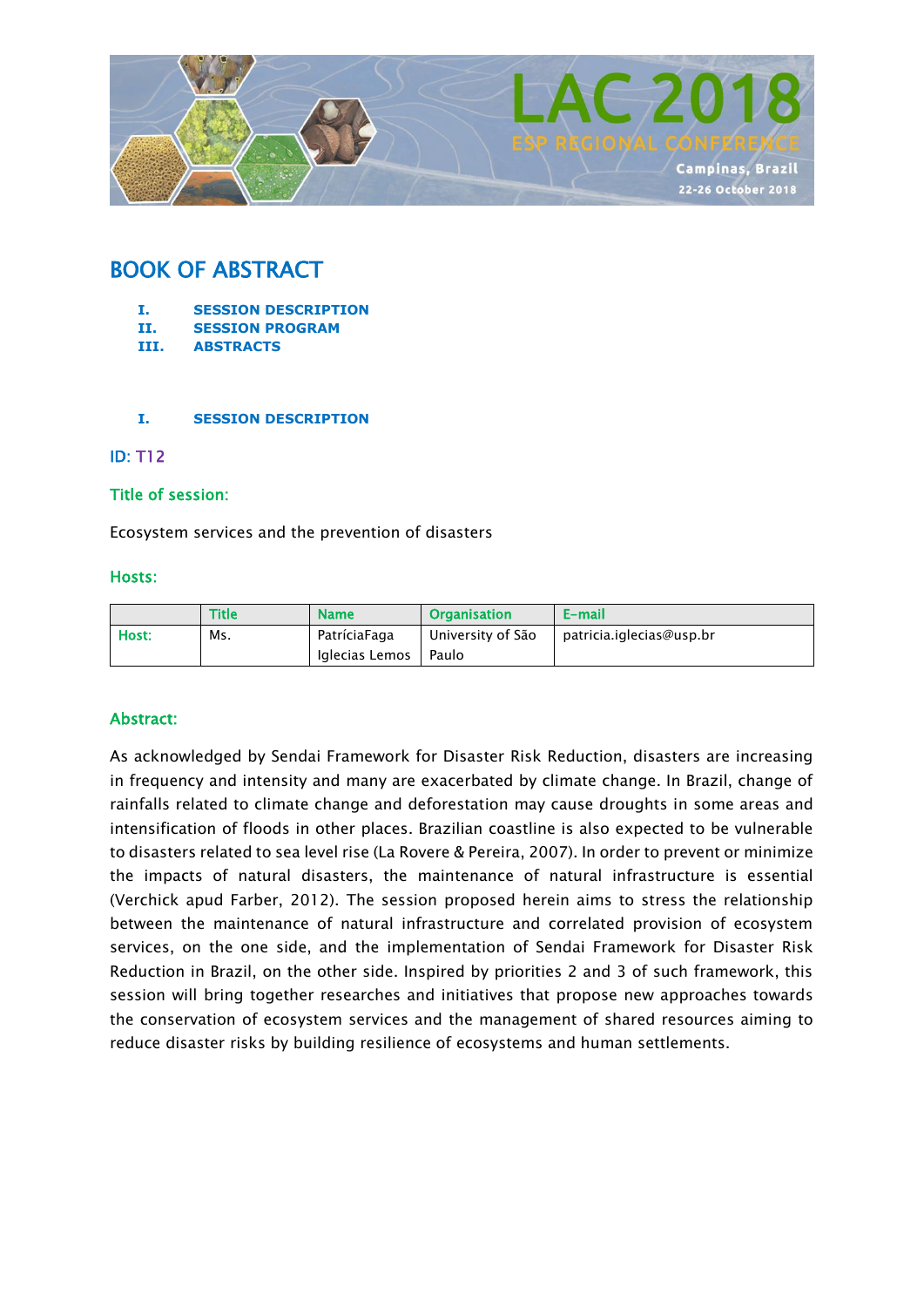

#### Goals and objectives of the session:

To enhance the relationship between the maintenance of natural infrastructure and correlated provision of ecosystem services, on the one side, and the implementation of Sendai Framework for Disaster Risk Reduction in Brazil, on the other side.

#### Planned output / Deliverables:

To provide policy-makers with a list of good practices that can be implemented at their level of government. To identify potential ideas that could receive technical and/or scientific support from UN Global Compact Cities Programme Brazil Regional Office at USP, in partnership with the event organizing institutions - Brazilian Platform on Biodiversity and Ecosystem Services (BPBES), Ecosystem Services Partnership (ESP), Brazilian Foundation for Sustainable Development (FBDS) and Biota/Fapesp Program and Brazilian Agricultural Research Corporation (Embrapa-Soil).

#### Related to ESP Working Group/National Network:

Thematic Working Groups- TWG 12 – [ES & Disaster Risk reduction \(DRR\)](https://www.es-partnership.org/community/workings-groups/thematic-working-groups/twg-12-es-and-disaster-risk-reduction/)

#### **II. SESSION PROGRAM (T12)**

Date of session: Wednesday, 24 October 2018 Time of session: 13:30-15:00

#### Timetable speakers

| Time            | <b>First name</b> | Surname                | <b>Organization</b>                    | <b>Title of presentation</b>                                                                                                                            |
|-----------------|-------------------|------------------------|----------------------------------------|---------------------------------------------------------------------------------------------------------------------------------------------------------|
| $13:30 - 13:40$ | Patrícia          | Iglecias               | University of São<br>Paulo             | Sustainable Development Goals and<br>Disaster Prevention: contributions from<br>the UN Global Compact Cities<br>Programme Brazil Regional Office at USP |
| $13:40 - 14:00$ | Renato<br>Mayra   | Lorza<br><b>Bonfim</b> | Fundação<br>Florestal                  | Recovery and Protection of Climate and<br>Biodiversity Services in Brazil's<br>Southeast Atlantic Forest Corridor<br>(Projeto Conexão Mata Atlântica)   |
| $14:00 - 14:10$ | Lia Helena        | Demange                | University of São<br>Paulo             | Environmental Norms, Public Policies<br>and Disaster Prevention: the case study<br>of São Luiz do Paraitinga - Brazil                                   |
| 14:10-14:20     | Rodriguez         | Pava                   | Universidad<br>Nacional de<br>Colombia | Multidisciplinary approaches for the<br>sustainable regeneration of the favelas                                                                         |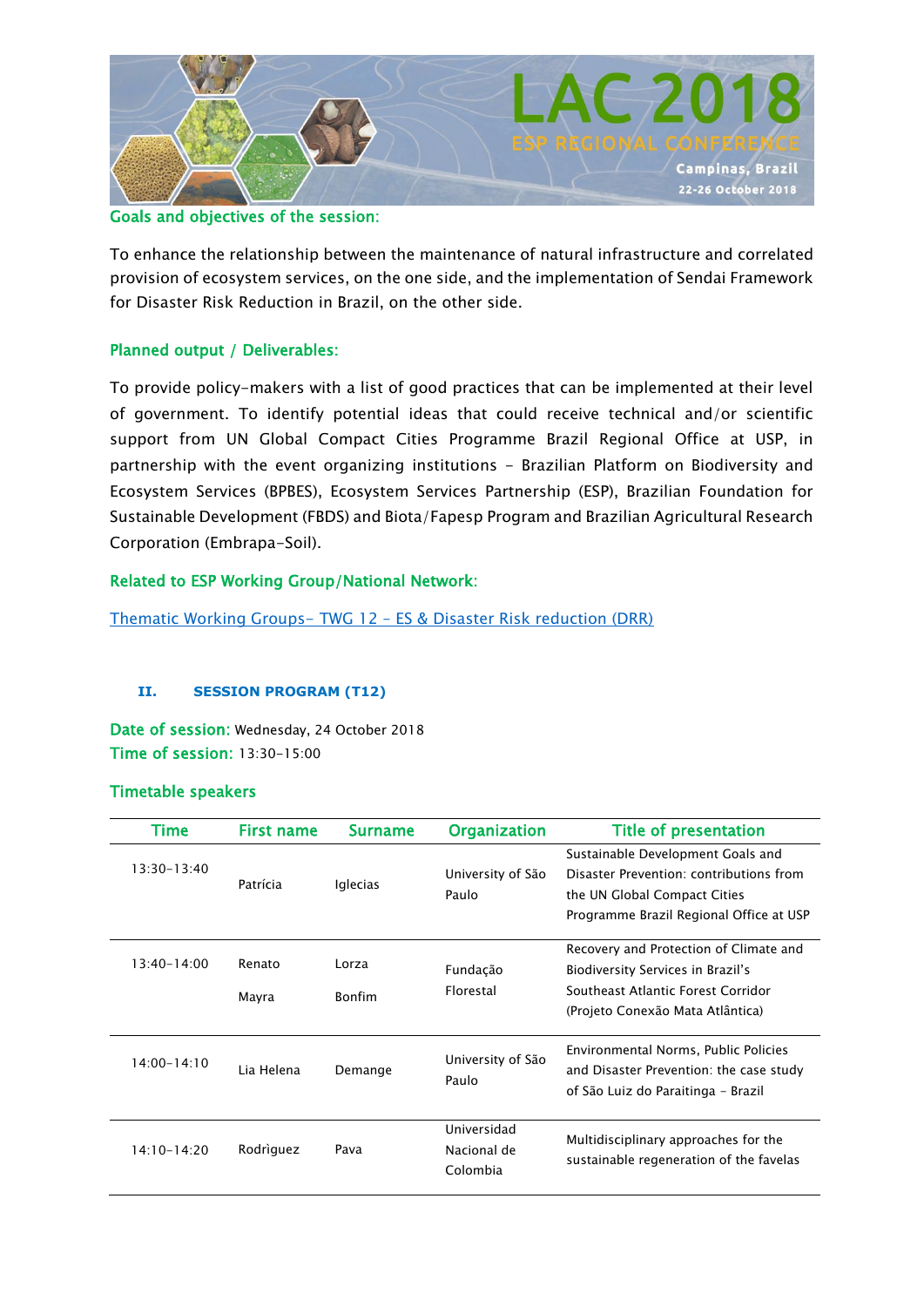

#### **III. ABSTRACTS**

*The abstracts appear in alphabetic order based on the last name of the first author. The first author is the presenting author unless indicated otherwise.*

1. *Type of submission: Abstract*

T. Thematic Working Group sessions: T12 Ecosystem services and the prevention of disasters

## Environmental Norms, Public Policies and Disaster Prevention: the case study of São Luiz do Paraitinga - Brazil

First authors(s): Lia Helena Monteiro de Lima Demange Affiliation, Country: University of São Paulo, Institute of Energy and Environment, Brazil Contact: liahelena@usp.br

Despite evolution of national and international legislation, and widespread access to environmental information, degradation of forest cover is still widespread in Brazil, including in vulnerable areas, such as river banks and slopes, which degradation increases the risk of natural disasters, such as floods, droughts and land sliding. This research seeks to identify and explain the cultural and perception factors that affect decision making regarding compliance with the Brazilian Forest Code, which determines land use restrictions for areas whose conservation is essential to preserve hydric resources, the soil, biodiversity, and the wellbeing of human population. Founded on legal, psychological, and perception theories regarding the drivers of noncompliance with environmental norms, data collection counted on jurisprudence research and qualitative interviews with land owners and government officials responsible for enforcing environmental law in São Luiz do Paraitinga. São Luiz do Paraitinga is a Brazilian municipality that has undergone a major flood, which was aggravated by the lack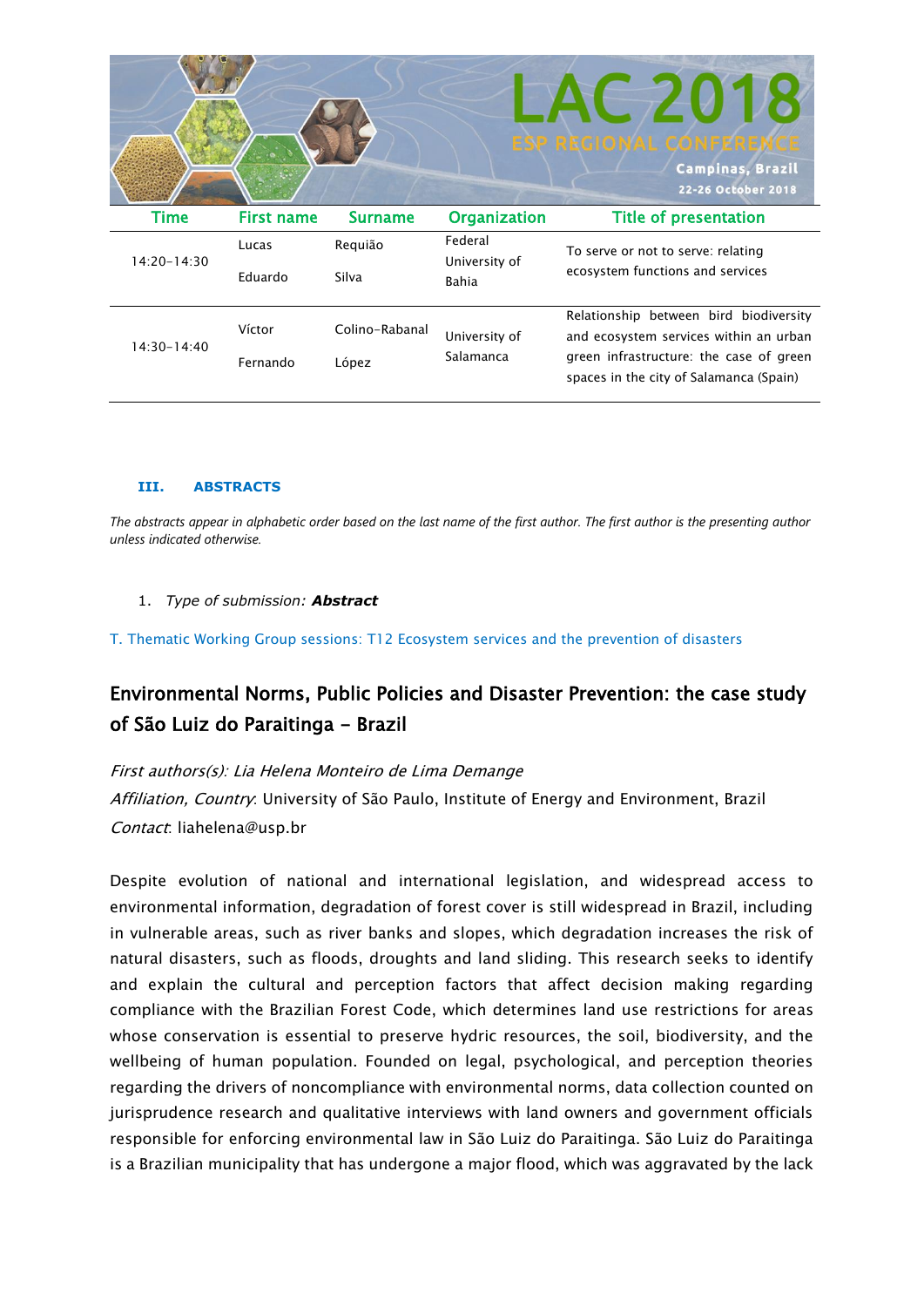

of green cover along river banks and slopes in the river basin (BROLLO et al, 2010). Interviews carried out with land owners aimed to test whether farmers and managers are aware of the role of Brazilian Forest Code in the preservation of ecosystem services and prevention of natural disasters, and whether their experience with disasters and with enforcement of environmental law influence their will to comply with the law. The interviews also captured the perception held by land owners and government officials towards the law itself and each other's behavior, in order to understand how such perceptions influence decision making.

Keywords: permanently preserved areas; disaster prevention; Brazilian Forest Code; environmental perception; environmental law

2. *Type of submission: Abstract*

T. Thematic Working Group sessions: T12 Multidisciplinary approaches for the sustainable regeneration of the favelas

## Urban agriculture in Bogotá, cultural adaptation to ecosystems

First authors(s): Diego Ricardo Rodríguez Pava, Tomás León Sicard Affiliation, Country: Universidad Nacional de Colombia. Instituto de Estudios Ambientales Universidad Nacional de Colombia, Colombia Contact: drrodriguezp@unal.edu.co

The urban agriculture practice has been proposed to reconsider the destructive relationship between society and nature. Contributions such as ecosystem connectivity, waste reduction, environmental education, healthy food, women's participation and community ties; have not been valued by the governing to achieve Sustainable Cities and Communities.

This research analyzed urban agriculture in Bogotá and its symbolic components, social organization and technologies, as a way of analyzing the culture-nature relation. Surveys and reports were made to 96 urban farmers, by stratified simple random sampling and 25 semistructured interviews.

The results were analyzed with SAS and Atlas TI programs and a multiple correspondence analysis that differentiated between groups of social strata 1-2 and 3-4.

Urban farmers are mostly women (83% and 78% in strata 1-2 and 3-4 respectively) from rural regions (72% in strata 1-2 and 48% in 3-4) who arrived in Bogotá in voluntary or forced migration processes.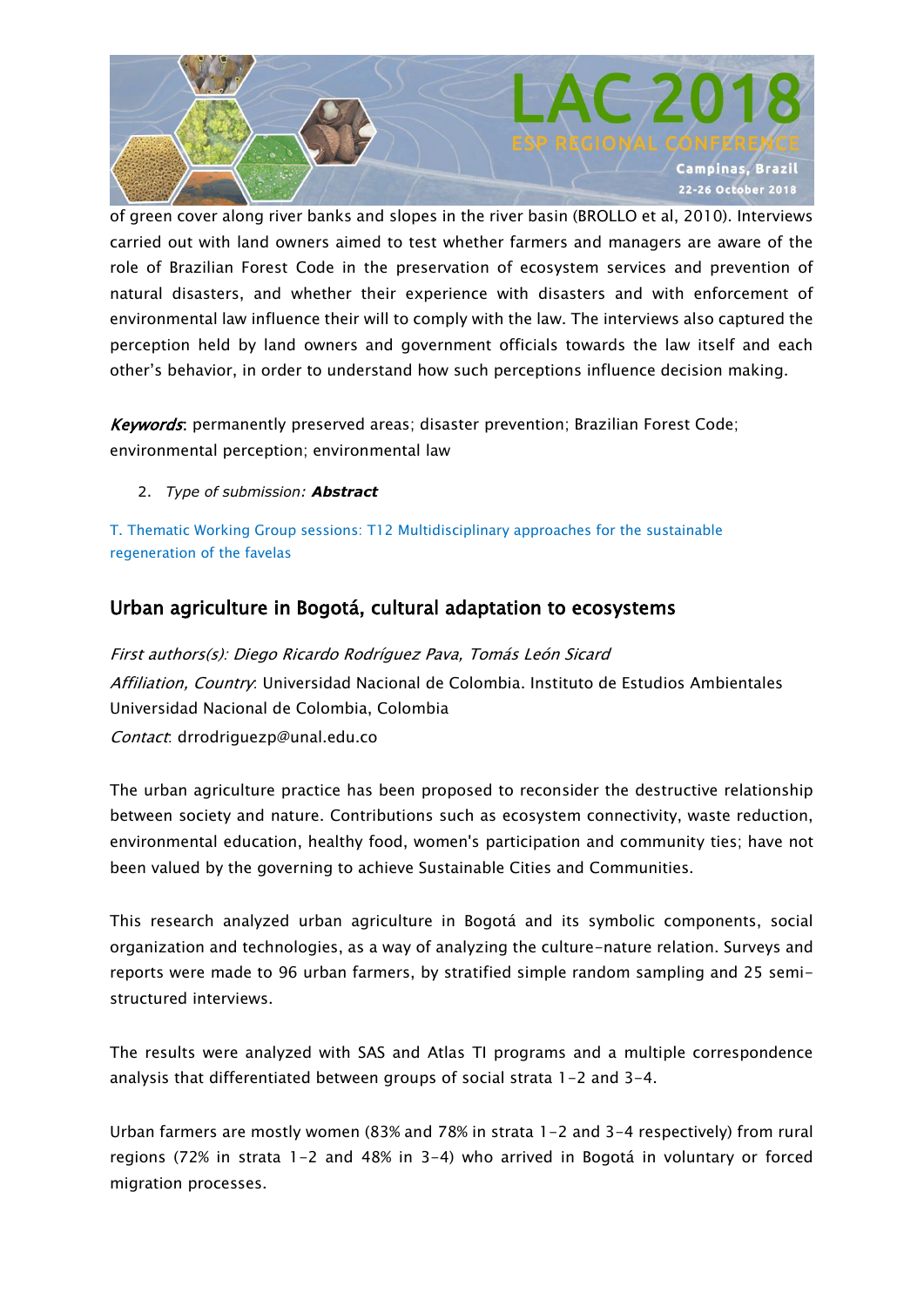

The main motivation focuses on healthy foods (87% in strata 1-2 and 96% in 3-4), a symbol of the relationship with the land of urban farmers parents and ancestors and their teachings about the countryside work and nature links.

Enjoy farming (89% and 87% in strata 1-2 and 3-4 respectively) combines rebuilding the social relationships broken by urban dynamics and close contact with nature, which entails responsibilities reflected in an environmental technological profile.

According to this, the farmers between strata 1-2 and 3-4 respectively, use organic fertilizer (82% and 70%), collect rainwater (89% and 78%), reuse gray water (76% and 70%), carry out botanic control of pests and diseases (68% and 61%), sow native seeds (55% and 57%) and most prefer to avoid pesticides (89% and 87%).

This research was result of master in environment and development thesis.

Keywords: Urban agriculture in Bogotá, cultural change, wastes reduction, urban farm women

3. *Type of submission: Abstract*

G. General sessions: T12 How climate and land dynamics change cause rapid and sudden loss in biodiversity and impact human well-being

# Relationship between bird biodiversity and ecosystem services within an urban green infrastructure: the case of green spaces in the city of Salamanca (Spain)

First authors(s): Victor J Colino Rabanal Other author(s): Fernando Rodríguez López Affiliation: Universidad de Salamanca University of Salamanca, , Contact: vcolino@usal.es

According to the European Commission, green infrastructure is defined as a strategically planned network of natural and semi-natural areas aimed at protecting biodiversity while providing a wide range of ecosystem services. In urban areas, the network of green spaces constitutes one of the main elements of the urban green infrastructure. Urban parks are home to a variety of species while also providing services such as air pollution control, temperature regulation or reduced peak runoff flows. They also provide important recreational and cultural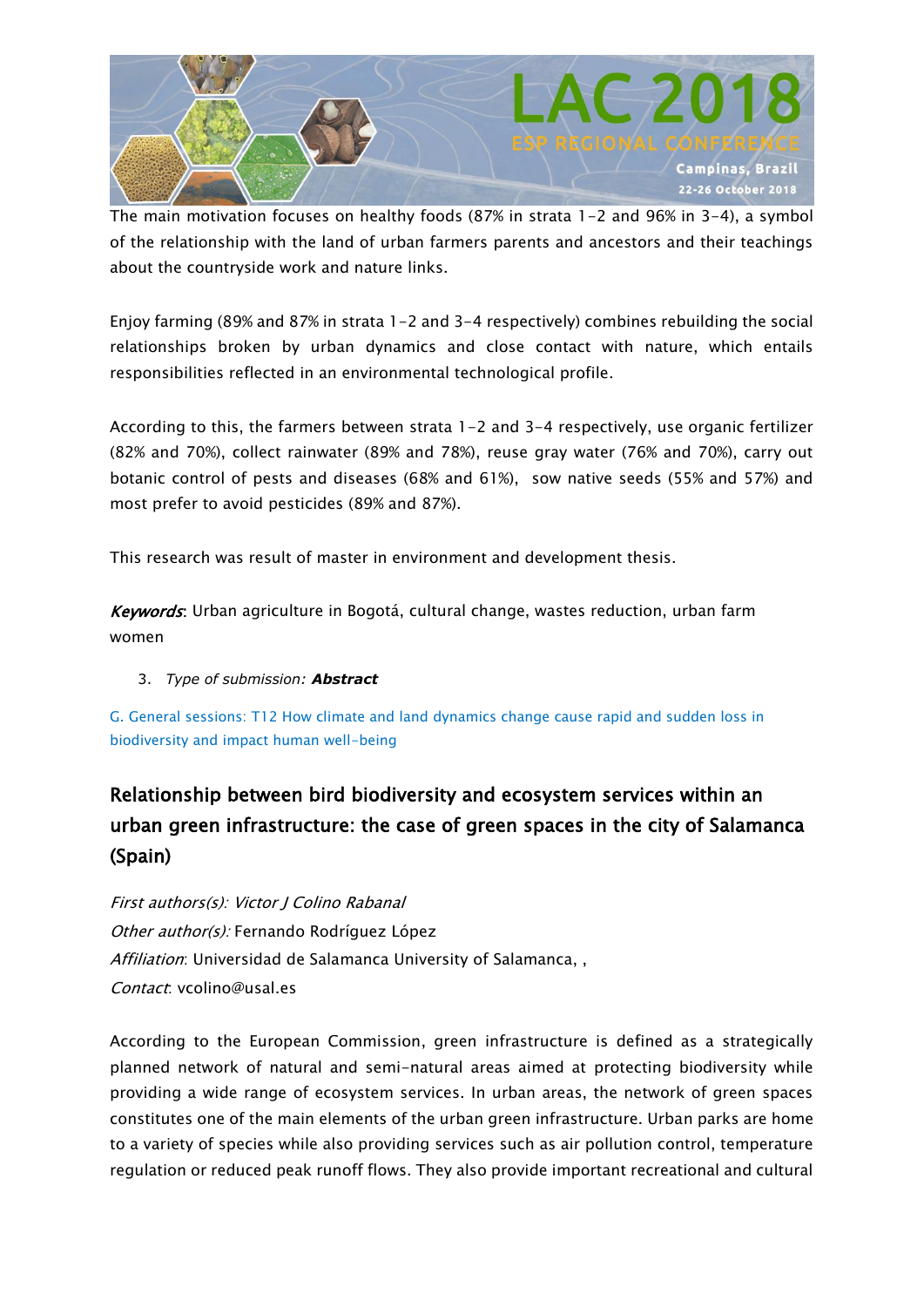

services. However, not all parks provide the same amount of ecosystem services, nor are they equally valid for biodiversity. This depends on the intrinsic characteristics of each park but also on its position within the park network and within the urban fabric. In this study we wanted to evaluate the relationship between bird diversity and ecosystem services within the network of urban parks in the city of Salamanca (Spain). The results show that the parks on the periphery, near the river, important for the global connectivity of the entire network and with mature trees, were home to a greater diversity of birds. These parks also excel in carbon storage and provide important recreational and cultural services. Downtown parks provide more services related to pollution control and temperature regulation but are home to less biodiversity. In addition, these parks are the ones that generate the greatest increase in the price of homes in the surrounding area. These results can be used for the future planning of urban green infrastructure in Latin America, making compatible the two main objectives of such infrastructure: protection of biodiversity and provision of ecosystem services.

Keywords: urban green infrastructure, urban parks, biodiversity, ecosystem services

4. *Type of submission: Abstract*

G. General sessions: T12 How climate and land dynamics change cause rapid and sudden loss in biodiversity and impact human well-being

## To serve or not to serve: relating ecosystem functions and services

First authors(s): Lucas Requião Other author(s): Eduardo Mendes da Silva Affiliation, Country: UFBA Instituto de Biologia, Federal University of Bahia, Brazil Contact: lrequiao@hotmail.com

The objective of this work was to evaluate, through a literature review, how the relationship between ecosystem functions and services are connected, within an ecocentric framework. From an evaluation of the relationship between ecosystem services and functions, we proposed that: the ecosystem services concept, while searching for benefits to humans, might neglect important functions that occur in an ecosystem, that are not of human interest, leading to an underestimation of the roles played by the the ecosystem organisms. Moreover, the benefits to humans idea ignores the fact that ecosystem functions can have negative relationships with ecosystem services, leading to a possible deterioration of the interactions that take place between species, affecting the functioning of ecosystems and the provision of ecosystem services. In these cases, should the ecosystem services concept underestimate ecosystem functions or ignore negative relationships between ecosystem functions and